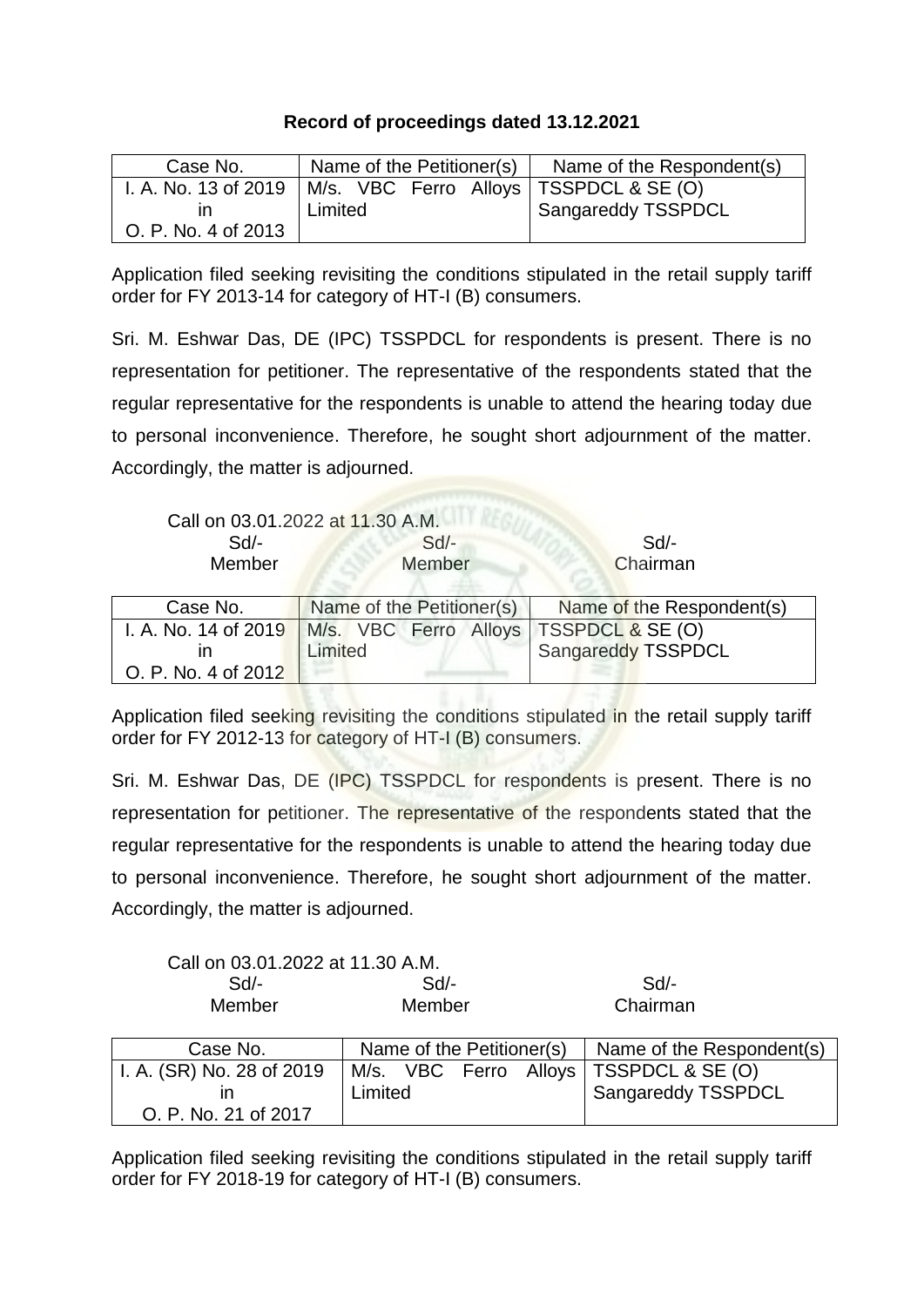Sri. M. Eshwar Das, DE (IPC) TSSPDCL for respondents is present. There is no representation for petitioner. The representative of the respondents stated that the regular representative for the respondents is unable to attend the hearing today due to personal inconvenience. Therefore, he sought short adjournment of the matter. Accordingly, the matter is adjourned.

| Call on 03.01.2022 at 11.30 A.M. |                           |  |                                               |
|----------------------------------|---------------------------|--|-----------------------------------------------|
| Sd/-                             | $Sd$ -                    |  | Sd/-                                          |
| Member                           | Member                    |  | Chairman                                      |
|                                  |                           |  |                                               |
| Case No.                         | Name of the Petitioner(s) |  | Name of the Respondent(s)                     |
| O. P. (SR) No. 31 of 2021        |                           |  | M/s. Sri Sai Ram Ice   TSSPDCL & its officers |
|                                  | Factory                   |  |                                               |

Petition filed seeking refund of the amounts paid towards electricity charges and punishing the respondents for non-compliance of the order of the Ombudsman U/s 146 of the Act, 2003.

There is no representation for petitioner through advocate. The clerk representing the advocate for petitioner stated that the counsel is unable to attend the hearing due to preoccupation before the Hon'ble High Court. The Commission sought to know the status of the writ petition before the Hon'ble High Court. The clerk stated that the matter is listed today before the Hon'ble High Court. Therefore, the matter may be adjourned by a week. Accordingly, the matter is adjourned.

|                                          | Call on 03.01.2022 at 11.30 A.M. |                           |
|------------------------------------------|----------------------------------|---------------------------|
| Sd/-                                     | $Sd$ -                           | Sd                        |
| Member                                   | Member                           | Chairman                  |
| Case No.                                 | Name of the Petitioner(s)        | Name of the Respondent(s) |
| O. P. No. 36 of 2021   M/s. L. B. Kunjir |                                  | <b>TSSPDCL</b>            |

Petition filed seeking reimbursement of the principle amount along with DPS / LPS for the energy supplied to the DISCOM.

Sri T. Uma Shankar, advocate representing Sri V. N. Bohra, advocate for petitioner and Sri. M. Eshwar Das, DE (IPC) TSSPDCL for respondent are present. The advocate representing the counsel for petitioner stated that the matter is coming up for filing of counter affidavit and consequent rejoinder, if any. The counter affidavit is not filed, hence, the matter may be taken up on any other date. The representative of the respondent stated that the regular representative for the respondent is unable to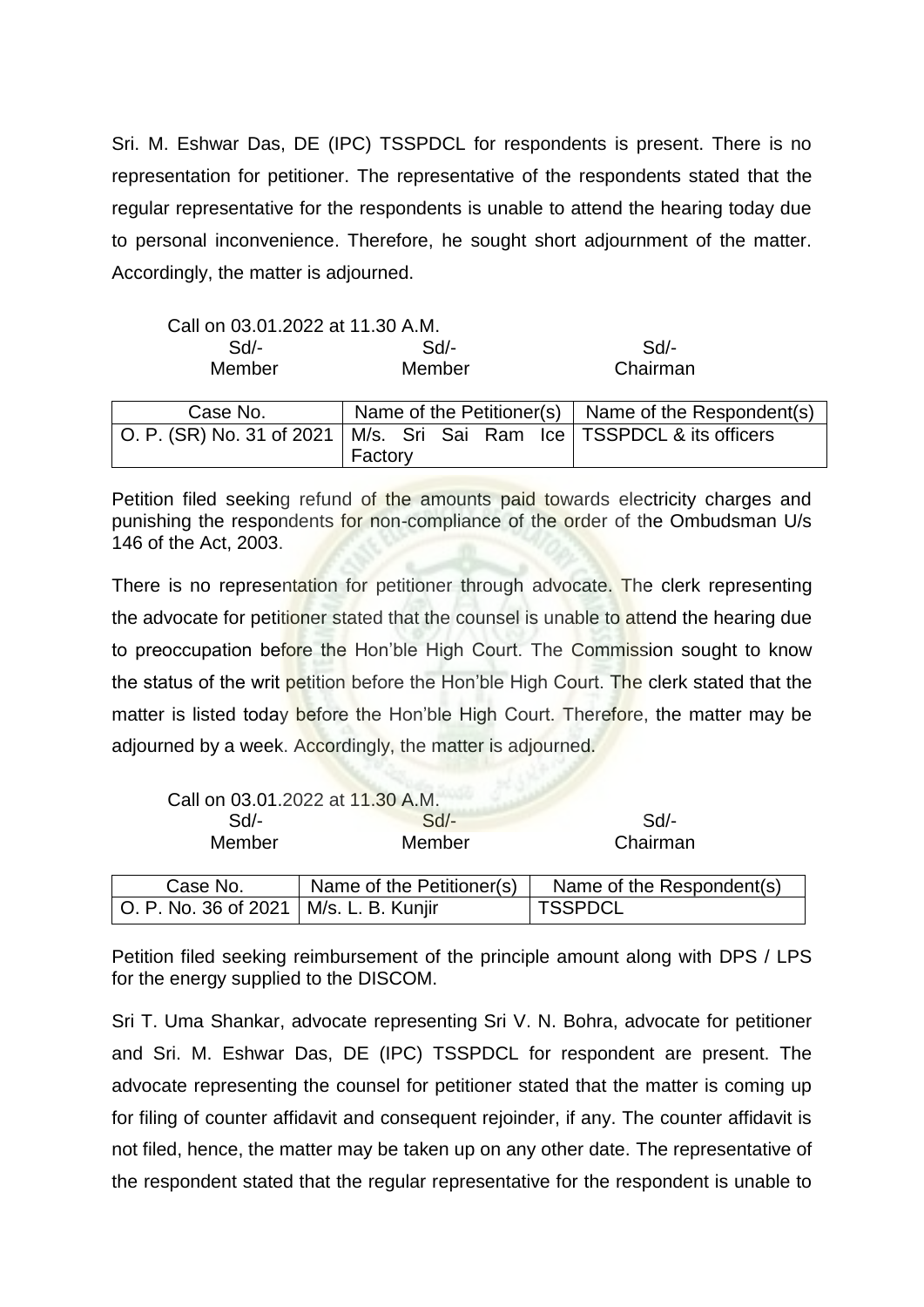attend the hearing today due to personal inconvenience. Therefore, he sought short adjournment of the matter. Accordingly, the matter is adjourned. The respondent shall file the counter affidavit on or before 20.12.2021 duly serving a copy of the same to the petitioner. The petitioner may file the rejoinder, if any, by 31.12.2021 duly serving a copy of the same to the respondent.

| Call on 03.01.2022 at 11:30 A.M.                                      |                           |
|-----------------------------------------------------------------------|---------------------------|
| Sd                                                                    | Sd                        |
| Member                                                                | Chairman                  |
| Name of the Petitioner(s)                                             | Name of the Respondent(s) |
| O. P. No. 38 of 2020   M/s. Sri Ambika Steel   TSSPDCL & its officers |                           |
|                                                                       | Industries                |

Petition filed seeking penal action against the TSSPDCL and its officers for noncompliance of the directions given in the order dated 09.09.2021 by the Commission.

There is no representation for petitioner through advocate. The clerk representing the advocate for petitioner stated that the counsel is unable to attend the hearing due to preoccupation before the Hon'ble High Court. Therefore, the matter may be adjourned by a week. The representative of the respondents stated that the regular representative for the respondents is unable to attend the hearing today due to personal inconvenience. The Commission observed that it was represented on the earlier date of hearing that the respondents are proceeding to file appeal before the Hon'ble ATE and wanted to know the status of the same. Otherwise, the respondents have to implement the order of the Commission immediately. The representative stated that he would appraise the same to his management. Accordingly, the matter is adjourned.

|    | Call on 03.01.2022 at 11.30 A.M. |                           |                           |  |
|----|----------------------------------|---------------------------|---------------------------|--|
| Sd |                                  | Sd                        | $Sd$ -                    |  |
|    | Member                           | Member                    | Chairman                  |  |
|    |                                  |                           |                           |  |
|    | Case No.                         | Name of the Petitioner(s) | Name of the Respondent(s) |  |
|    | R. P. No. 2 of 2021              | <b>TSGENCO</b>            | TSDISCOMs. APDISCOMs      |  |
|    | ın                               |                           | & ESCOMs                  |  |
|    | O. P. No. 26 of 2016             |                           |                           |  |
|    |                                  |                           | Hearing at 3.30 P.M.      |  |

Review petition filed seeking review of the order dated 05.06.2017 in O. P. No. 26 of

2016 passed by the Commission.